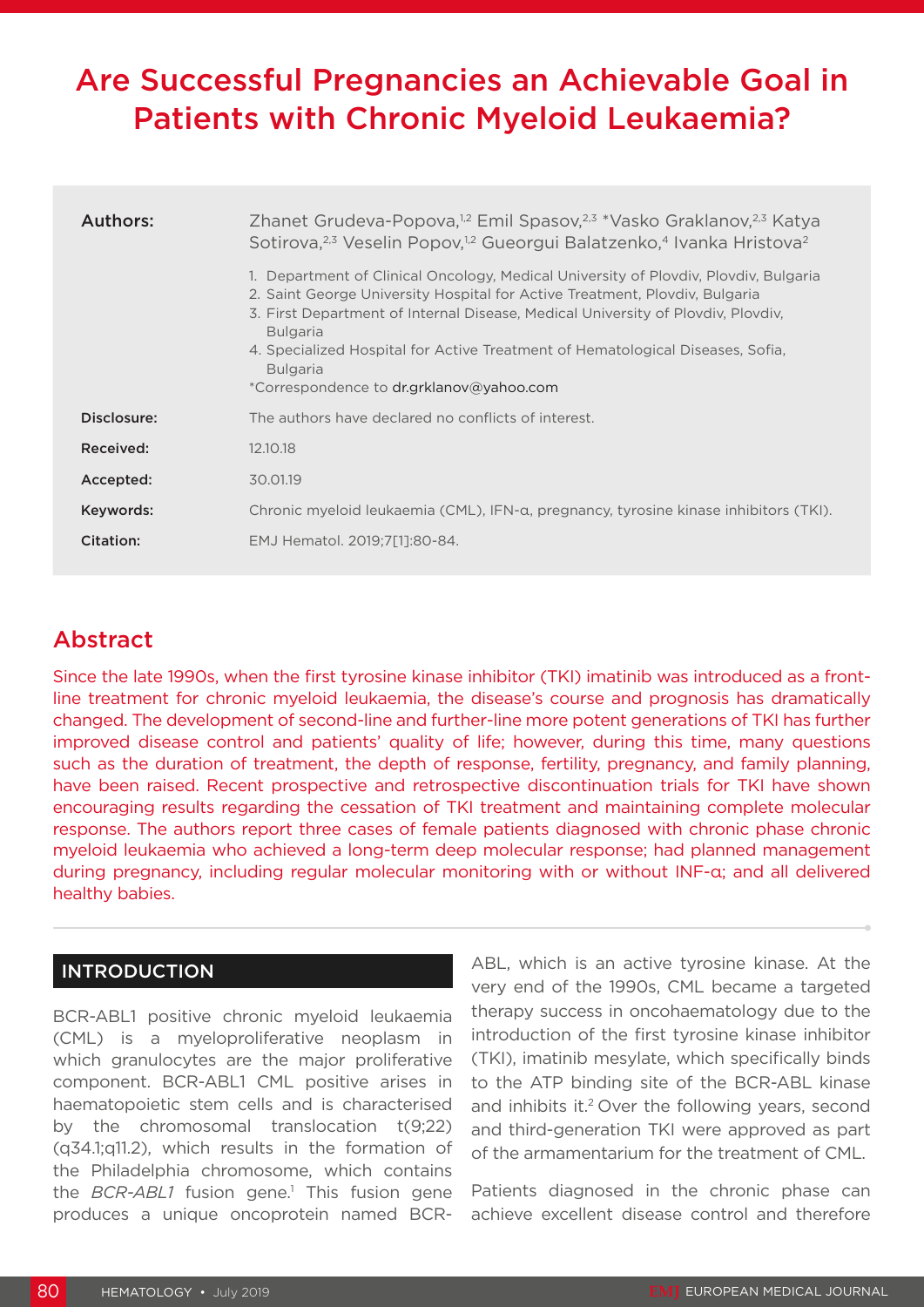expect many years of good quality of life; furthermore, patients who achieve an optimal response can reach a life expectancy similar to a non-leukaemic population of the same age.<sup>3</sup>

Globally, the median age at diagnosis reported in the literature for patients with CML is about 55–60 years.<sup>2</sup> In Bulgaria, the median age newly diagnosed CML patients is 51.1+14.5 years old, based on data from 499 patients (unpublished data). A number of issues have been raised by patients to physicians regarding contraception, teratogenicity, fertility, and pregnancy. Currently, there is no evidence-based consensus for the management of CML in pregnancy; therefore, clinical observations have become very important. Most of these observations are derived from small case series or case reports.

## THE AUTHORS' EXPERIENCE: THREE PREGNANT FEMALE PATIENTS WITH CHRONIC PHASE CHRONIC MYELOID LEUKAEMIA

Between April 2014 and January 2018, three planned pregnancies were managed by the CML team at the Medical University of Plovdiv, Bulgaria. Details of the patients can be seen in Table 1.

|           | Phase at<br>diagnosis | Age at<br>diagnosis<br>(years)<br>Age during<br>pregnancy<br>(years) | <b>Months</b><br>from initial<br>treatment | Drug before<br>pregnancy<br>Drug during<br>pregnancy | Outcome                 | <b>Delivery</b> | Current<br>status and<br>therapy |
|-----------|-----------------------|----------------------------------------------------------------------|--------------------------------------------|------------------------------------------------------|-------------------------|-----------------|----------------------------------|
| Patient 1 | Chronic<br>phase      | 14<br>24                                                             | 120                                        | $IFN-\alpha$<br>Imatinib<br><b>Nilotinb</b>          | Successful<br>pregnancy | Healthy girl    | MR 4.5<br>Nilotinib              |
|           |                       |                                                                      |                                            | $IFN-\alpha$                                         |                         |                 |                                  |
| Patient 2 | Chronic<br>phase      | 28<br>30                                                             | 24                                         | Nilotinib                                            | Successful<br>pregnancy | Healthy girl    | MR 4.5<br>Nilotinib              |
|           |                       |                                                                      |                                            | $IFN-\alpha$                                         |                         |                 |                                  |
| Patient 3 | Chronic<br>phase      | 20<br>24                                                             | 48                                         | Nilotinib                                            | Successful<br>pregnancy | Healthy boy     | MR 5.0<br>No therapy             |
|           |                       |                                                                      |                                            | No therapy                                           |                         |                 |                                  |

Table 1: Characteristics of the three pregnant female patients with chronic phase chronic myeloid leukaemia.

MR: molecular response.

To take part in the planned pregnancy management, several factors were required: patient at the chronic phase of the disease at the time when the diagnosis was established, no history of accelerated or blast phase CML, on therapy with TKI, and stable molecular response (MR: 4; BCR-ABL1 <0.01% IU) for >2 years, as documented on at least four tests performed at least 3 months apart. During the pregnancy, after stopping the TKI, the patients were treated with INF-α, based upon the authors' previous experience in two patients who were treated with INF-α during their pregnancies in the pre-TKI era and gave birth to two healthy children. *BCR-ABL1* transcripts were measured every second month during the pregnancy. The authors have

not experienced any unsuccessful or complicated pregnancies in patients treated with TKI.

### Patient One

The patient was diagnosed with chronic phase CML (CP-CML) at the age of 14 years (Sokal score: low risk; Hasford score: low risk) and began therapy with IFN-α for 48 months, then switched to imatinib. After 24 months therapy with imatinib, the patient was switched onto nilotinib, a second-generation TKI, due to an adverse event (skin changes). The patient received nilotinib for 48 months before ceasing the therapy due to planned pregnancy. From 2012–2014, her *BCR-ABL1* transcript level was monitored every 3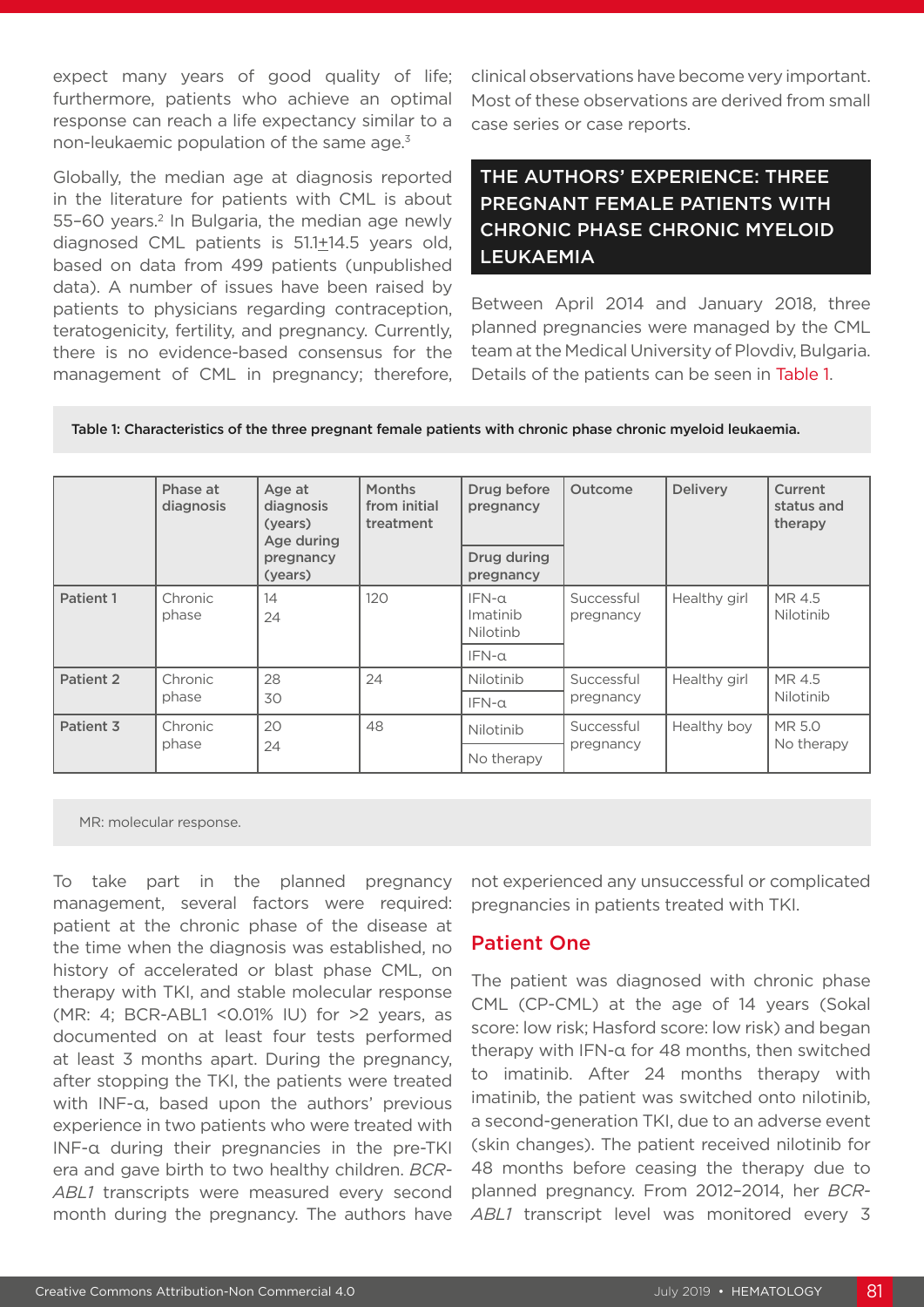months and the results showed a stable molecular response (MR) of 4.5. One year after the discontinuation of nilotinib therapy, the patient became pregnant. During the second trimester, a loss of the MR of 4.5 was detected and therapy with INF-α was started. A cytogenetic test for evaluation of the cytogenetic response was not carried out. No side-effects or complications while receiving INF-α therapy were registered. The patient delivered a healthy girl *per vias naturales* and the therapy with nilotinib was restarted soon after. The patient did not breastfeed the baby, and 3 months after the delivery, the patient regained a MR of 4.5.

#### Patient Two

The patient was diagnosed with CP-CML at the age of 28 years (Sokal score: low risk; Hasford score: low risk) and started first-line therapy with nilotinib. Twelve months after the treatment was started, the patient obtained a MR of 4.5. During the second year of the treatment, she was monitored every 3 months and the results showed a durable MR of 4.5. After 24 months of nilotinib therapy, the patient ceased the TKI therapy because of planned pregnancy. Fourteen months after stopping nilotinib, the patient became pregnant. During the pregnancy, she maintained a MR of 4.5. Pre-emptive treatment with INF-α was started at the end of the first lunar month and the patient remained on INF-α therapy until the delivery; no sideeffects or complications were registered while the patient received INF-α therapy. The patient delivered a healthy female baby at gestational Week 39 via caesarean section. The patient did not breastfeed the baby. The child developed normally without any evidence of congenital malformation. The treatment with nilotinib was restarted soon after the delivery and, to date, the patient has maintained a MR equal to 4.5.

#### Patient Three

The patient was diagnosed with CP-CML at the age of 20 years (Sokal score: low risk; Hasford score: low risk) and started first-line therapy with nilotinib. Twelve months after the treatment was started, she obtained a MR of 5 and maintained the MR for the next 3 years. Treatment was stopped 4 years after starting TKI therapy because of the planned pregnancy. Fifteen months

after stopping nilotinib, the patient became pregnant. During the pregnancy, she maintained a molecular response equal to a MR of 5 without any treatment and remained at that level until the delivery. She delivered a healthy male baby at gestational Week 40 via caesarean section and breastfed the baby. The child developed normally without any evidence of congenital malformation. Since the delivery, the patient has not restarted TKI therapy, her *BCR-ABL1* transcript levels are monitored every 3 months, and she is still at a MR of 5.

#### Case Summary

In summary, a stable MR of 4.5 for 4 years is not always indicative that it is safe to discontinue TKI, as seen in Patient One. However, the patient regained a MR of 4.5 soon after restarting treatment with TKI. Treatment with IFN-α is safe and effective after discontinuation of TKI and during pregnancy.4-6 As some reports indicate, restarting treatment with imatinib from the second trimester during pregnancy in patients with a high risk of relapse is a feasible approach.<sup>7,8</sup>

#### **DISCUSSION**

During the last two decades, the clinical view and management of CML has changed dramatically. TKI have revolutionised the treatment of CML, leading to a substantial improvement in survival, disease control, and quality of life in patients with CML. Considering the fact that treatment with TKI nowadays is recommended to continue indefinitely as far as it is tolerable or the disease is under control, patients frequently raise the question of stopping the therapy.

The main causes for cessation, according to recently published case reports and series, were adverse events, including intolerance (50%), the patient's choice (26%), the cost of drugs (12%), and pregnancy  $(12\%)$ <sup>9-16</sup> There is currently no official guideline regarding management of CML in cases of pregnancy. The data reported are from several prospective and retrospective clinical trials analysing the discontinuation of TKI in CP-CML.17-21 Based on the data from the multivariate analysis of these trials, there are some important risk factors that impact the maintenance of complete MR (CMR) after stopping the TKI therapy. A high Sokal score is a significant independent risk factor for relapse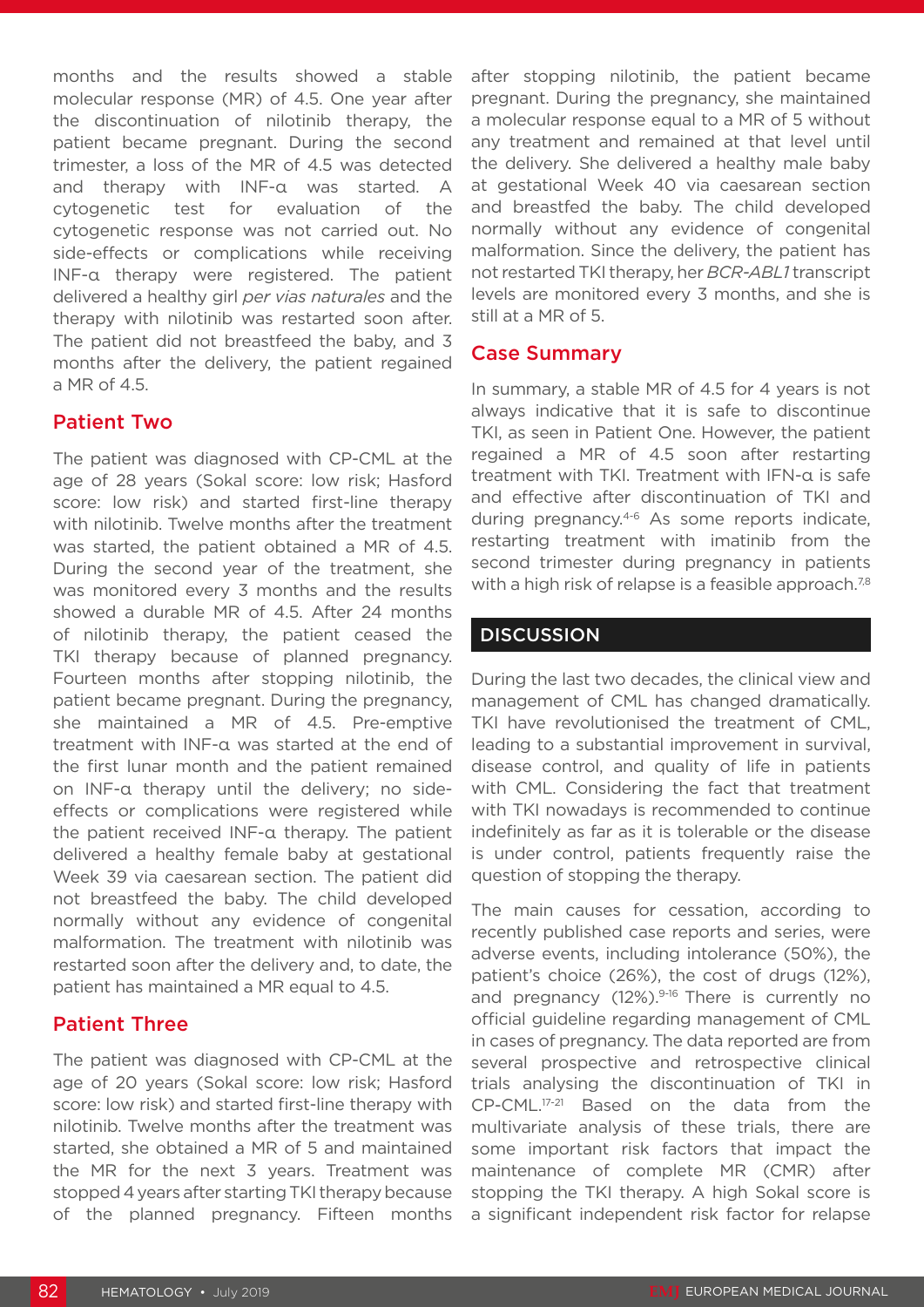after cessation of TKI therapy. Factors associated with longer TKI free-remission include prior IFN therapy before TKI therapy, longer duration of CMR before discontinuation, and longer duration of imatinib mesylate use before discontinuation (>60 months). Additionally, achieving an early deep molecular response at 3 months is associated with a durable deep molecular response, as indicated by a recently published analysis.20-26

An independent algorithm was proposed by Milojkovic and Apperley<sup>8</sup> for the management of CML patients diagnosed during pregnancy. They proposed leukapheresis during the 1<sup>st</sup>-3<sup>rd</sup> trimester, the frequency of which is determined by the need to maintain a leukocyte number <100x109/L and a platelet count <500x109/L. In the second and third trimester, INF-α is indicated as an option for treatment for patients having a suboptimal response to leukapheresis. Patients planning an elective pregnancy who have complete haematological response or a better response with TKI are recommended to collect oocytes for future assisted conception, stop TKI at the onset of their menstrual cycle, and start *in vitro* fertilisation medications 7 days after TKI discontinuation. TKI should be restarted after oocyte collection. Patients planning pregnancy with a stable major molecular response or better MR for 24 months can stop TKI at the onset of the menstrual cycle and should undergo reverse transcription quantitative (qRT-PCR) monitoring in addition to examination of peripheral blood during pregnancy.8

Supporting the idea of quiescent residual CML stem cells, qRT-PCR for BCR-ABL1 transcripts is a mandatory test for pregnant patients with a MR of 5. Disease monitoring during pregnancy, according to some published data, should include qRT-PCR every month if a CMR of 4.5 is not achieved and qRT-PCR every 2 months if the patient presents with CMR.8,27-30 In cases of a loss response, the risk to the mother and the baby should always be considered.

After delivery, all patients can breastfeed for the first 2–5 days postpartum to provide the baby with colostrum. The reason for this is that newborns have very immature digestive systems, and, as such, colostrum is needed to deliver nutrients in a very concentrated low-volume form. Due to its mild laxative effect, colostrum aids the passage of the baby's first stool. It also helps to clear excess bilirubin. Colostrum contains immune cells and many antibodies, immune substances, and a series of cytokines and growth factor. Considering the few days of delay before treatment resumes, it might be important for the newborn to access breastfeeding. After delivery and sustaining a good molecular transcript level, treatment with TKI can be postponed to enable full breastfeeding, according to the haematologist's judgment.<sup>31</sup>

Most of the published cases with good disease control at conception and optimal response while being on TKI stopped during the pregnancy and restarted after delivery confirm the possibility of a safe therapeutic management during pregnancy.32-34

#### **CONCLUSION**

In conclusion, it is very important to take into consideration that each case of CML in a pregnant patient should be treated as a separate case due to the influence of many factors on the pregnancy outcome, such as the biology of the disease, duration of the treatment, compliance with therapy, and response to the treatment. The willingness of the patient should always be considered and discussed. As a new generation of TKI is incorporated into the clinical practice, the percentage of patients achieving MR ≥4.5 will be constantly increasing. Continuing effort is needed to determine the optimal management of pregnant patients with CML.

#### References

1. Vardiman J et al., "Chronic myeloid leukaemia, BCR-ABL1-positive," Swerdlow SH et al. (eds.), WHO Classification of Tumours of Haematopoietic and Lymphoid Tissues (2017), Lyon: WHO

Press,pp.30-6.

2. Braziel RM et al. Hematopathologic and cytogenetic findings in imatinib mesylate treated CML patients: 14 months' experience. Blood.

2002;100(2):435-41.

3. Baccarani M et al; European LeukemiaNet. Chronic myeloid leukemia: An update of concepts and management recommendations of